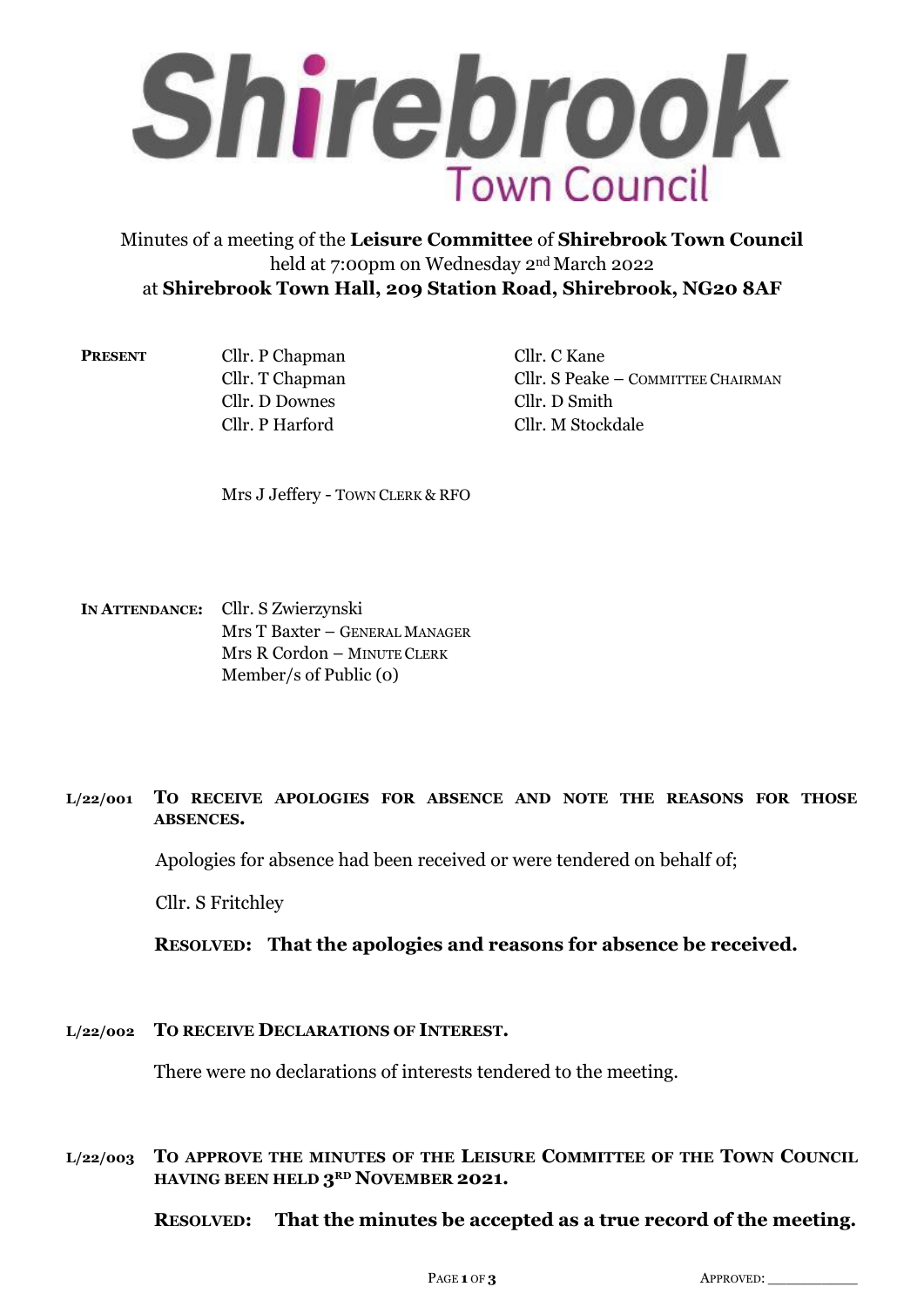

#### **L/22/004 TO REVIEW AND NOTE THE CONTENTS OF THE LEISURE SUPERVISOR'S REPORT.**

The General Manager presented the report which including favourable income reports post pandemic.

New incentives were discussed such as the meal prep scheme and the first aid courses. These are now up and running. The committee was given a list of upcoming events and ideas for restarting summer day trips.

The General Manager had recommended that the administration of bookings for the Village Hall be managed by the Leisure Centre to allow more efficiency and increased access for members of the public.

**a. TO REVIEW AND APPROVE SHIREBROOK VILLAGE HALL ADMINISTRATION RECOMMENDATION.**

**RESOLVED: That the recommendation be approved.**

**b. TO REVIEW AND APPROVE TABLE TENNIS TABLE PURCHASE FROM THREE OPTIONS PROVIDED.**

**RESOLVED: That the table tennis table purchase be approved.**

#### **L/22/005 TO CONSIDER RESPONSES AS NECESSARY TO LISTED CORRESPONDENCE.**

No correspondence relevant to the Committee had been received.

#### **L/22/006 REFERRAL FROM FULL COUNCIL**

**a. TO CONSIDER INCLUDING CELEBRATION OF THE QUEEN'S PLATINUM JUBILEE IN THE EVENTS PROGRAM FOR 2022/2023 AND TO DISCUSS POTENTIAL OPTIONS.**

## **RESOLVED: Elected Members agreed to include Jubilee celebrations in the events program**

#### **L/22/007 CONFIDENTIAL ITEMS/S – EXCLUSION OF THE PRESS & PUBLIC**

Due to the confidential nature of the business to be transacted it is advisable, in the public interest, that the public and press be instructed to withdraw from the meeting.

**RESOLVED: That in view of the confidential nature of the items to be discussed, Members passed the formal resolution to exclude the press and public from the meeting, pursuant to the Public Bodies (Admissions to Meetings) Act 1960 & the Local Government (Access to Information) Act, Part 1, paragraphs 11, (due to sensitive commercial or staffing nature of the issues being discussed).**